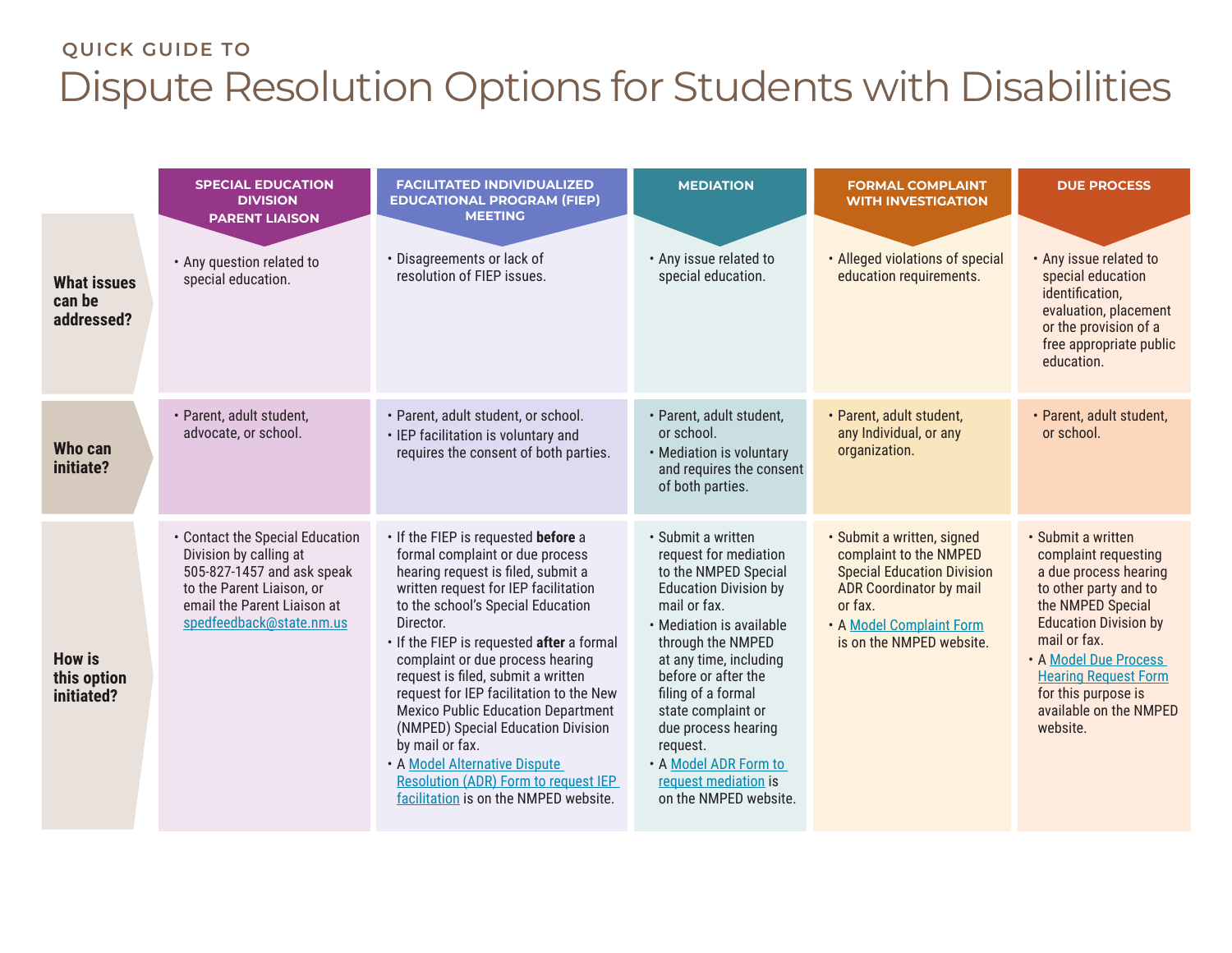|                                | <b>SPECIAL EDUCATION</b><br><b>DIVISIONS</b>                                                                                                                                                                                                                                                                                                                                                                          | <b>FACILITATED INDIVIDUALIZED</b><br><b>EDUCATIONAL PROGRAM (FIEP)</b><br><b>MEETING</b>                                                                                                                                                                                                                                                                                                                                                                       | <b>MEDIATION</b>                                                                                                                                                                                                                                                                                                                                                                                                                                                                                                                                                                                              | <b>FORMAL COMPLAINT</b><br><b>WITH INVESTIGATION</b>                                                                                                                                                                                                                                                                                                                                                                                                   | <b>DUE PROCESS</b>                                                                                                                                                                                                                                                                                                                                                                                                                                                                                                                                                                                                                     |
|--------------------------------|-----------------------------------------------------------------------------------------------------------------------------------------------------------------------------------------------------------------------------------------------------------------------------------------------------------------------------------------------------------------------------------------------------------------------|----------------------------------------------------------------------------------------------------------------------------------------------------------------------------------------------------------------------------------------------------------------------------------------------------------------------------------------------------------------------------------------------------------------------------------------------------------------|---------------------------------------------------------------------------------------------------------------------------------------------------------------------------------------------------------------------------------------------------------------------------------------------------------------------------------------------------------------------------------------------------------------------------------------------------------------------------------------------------------------------------------------------------------------------------------------------------------------|--------------------------------------------------------------------------------------------------------------------------------------------------------------------------------------------------------------------------------------------------------------------------------------------------------------------------------------------------------------------------------------------------------------------------------------------------------|----------------------------------------------------------------------------------------------------------------------------------------------------------------------------------------------------------------------------------------------------------------------------------------------------------------------------------------------------------------------------------------------------------------------------------------------------------------------------------------------------------------------------------------------------------------------------------------------------------------------------------------|
| Is there<br>a cost?            | <b>PARENT LIAISON</b><br>. No cost to families or school.                                                                                                                                                                                                                                                                                                                                                             | . No cost to the parent. If the FIEP is<br>requested before the filing of a formal<br>state complaint or due process hearing<br>request, the school pays for the<br>facilitator.<br>. If the FIEP is requested after the filing<br>of a formal complaint or due process<br>hearing request, the NMPED pays for<br>the facilitator.                                                                                                                             | . No cost to families<br>or school.<br>• NMPED pays for<br>the mediator.                                                                                                                                                                                                                                                                                                                                                                                                                                                                                                                                      | . No cost to the parent<br>or school.<br>• NMPED pays for<br>the investigator.                                                                                                                                                                                                                                                                                                                                                                         | • No cost to parents.<br>• The school pays for<br>hearing costs, including<br>for hearing officer, court<br>reporter, transcript and<br>interpretation/translation<br>as needed.<br>• Legal counsel is<br>not required but is<br>recommended. Each<br>party bears their own<br>legal costs, unless the<br>prevailing party obtains<br>an award of attorney's<br>fees after the due process<br>hearing.                                                                                                                                                                                                                                 |
| <b>What is the</b><br>process? | • The Parent Liaison talks with<br>the caller, provides the caller<br>with resources, and provides<br>information about the other<br>options for dispute resolution<br>and about the Parent Training<br><b>Information Centers and</b><br>advocacy resources.<br>• The Parent Liaison can also act<br>as a neutral person between the<br>parent and school to help solve<br>problems related to special<br>education. | • A facilitator is assigned by either the<br>NMPED or the school, depending on<br>who is funding the FIEP.<br>• The facilitator is a neutral third party<br>who does not act as advocates for the<br>parent or the school.<br>• The facilitator works with the parent<br>and school to clarify the issues in<br>dispute and set an agenda of items to<br>be discussed, convene and conduct an<br>IEP meeting, and develop agreement<br>though the IEP process. | • NMPED assigns an<br>impartial, trained<br>mediator after receipt of<br>the request and consent<br>to mediation by both<br>parties.<br>• The mediator is a neutral<br>third party who does not<br>act as advocates for either<br>the parent or the school.<br>• The mediator convenes<br>a mediation conference<br>with the parent and school<br>at a time and location<br>convenient to the parties.<br>• At this conference, the<br>mediator discusses the<br>issues with the parties<br>and assists them with<br>resolution of the issues.<br>The mediator does not<br>make decisions for the<br>parties. | • The investigator<br>reviews information and<br>documentation related to<br>the allegation(s), interviews<br>witnesses and can conduct an<br>on-site review as part of the<br>investigation.<br>• The investigator issues a<br><b>Complaint Resolution Report</b><br>with findings of fact and<br>conclusions.<br>• The parties have the option<br>of participating in NMPED-<br>funded mediation or a FIEP<br>before resolution of the<br>complaint. | • NMPED appoints a<br>due process hearing<br>officer who conducts an<br>administrative hearing<br>at which documentary<br>and testimonial<br>evidence is heard. The<br><b>NMPED contracts with</b><br>independent, qualified due<br>process hearing officers<br>with knowledge of special<br>education to serve as due<br>process hearing officers.<br>The Due Process Hearing<br>Officer issues a final<br>written decision after the<br>conclusion of the hearing.<br>• The parties have the<br>option of participating<br>in a resolution meeting,<br><b>NMPED-funded mediation</b><br>or a FIEP before the due<br>process hearing. |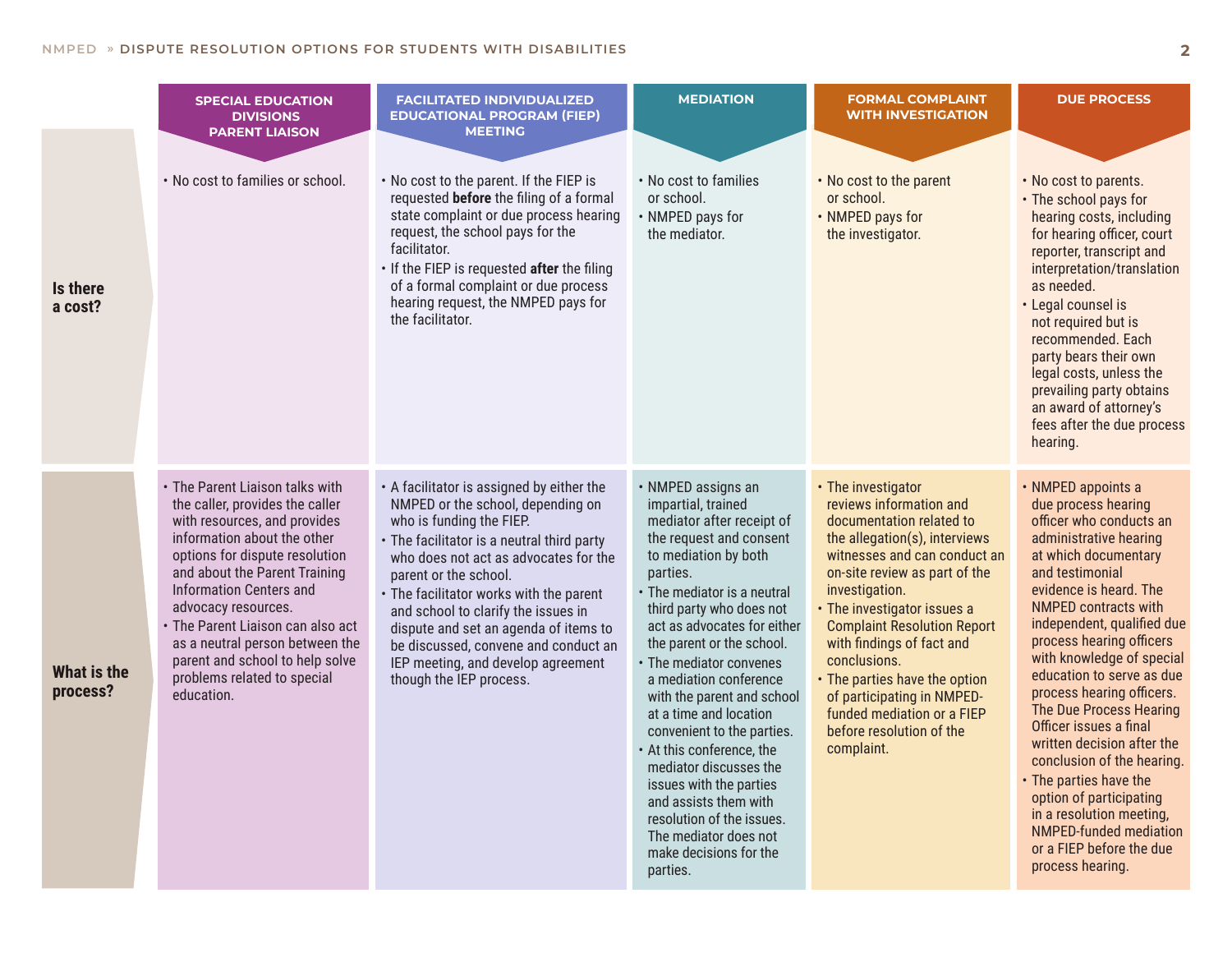|                                        | <b>SPECIAL EDUCATION</b><br><b>DIVISION</b><br><b>PARENT LIAISON</b>                                                                                                                                                                                              | <b>FACILITATED INDIVIDUALIZED</b><br><b>EDUCATIONAL PROGRAM (FIEP)</b><br><b>MEETING</b>                                                                                                                                                                                                                                          | <b>MEDIATION</b>                                                                                                                                                                                                                                                                                                                                                                                                 | <b>FORMAL COMPLAINT</b><br><b>WITH INVESTIGATION</b>                                                                                                                                                                                                                                                                                                                                                         | <b>DUE PROCESS</b>                                                                                                                                                                                                                                                                                                              |
|----------------------------------------|-------------------------------------------------------------------------------------------------------------------------------------------------------------------------------------------------------------------------------------------------------------------|-----------------------------------------------------------------------------------------------------------------------------------------------------------------------------------------------------------------------------------------------------------------------------------------------------------------------------------|------------------------------------------------------------------------------------------------------------------------------------------------------------------------------------------------------------------------------------------------------------------------------------------------------------------------------------------------------------------------------------------------------------------|--------------------------------------------------------------------------------------------------------------------------------------------------------------------------------------------------------------------------------------------------------------------------------------------------------------------------------------------------------------------------------------------------------------|---------------------------------------------------------------------------------------------------------------------------------------------------------------------------------------------------------------------------------------------------------------------------------------------------------------------------------|
| What<br>outcome is<br>possible?        | • The caller is better informed<br>about special education rights<br>and procedures and issues can<br>be resolved.                                                                                                                                                | • The goal of the FIEP process is<br>to develop an IEP upon which all<br>parties agree.                                                                                                                                                                                                                                           | · If a mediated agreement<br>is reached, it is<br>memorialized in a binding<br>written agreement.<br>• If the mediated agreement<br>involves IEP-related<br>issues, the agreement<br>must state that the school<br>will convene an IEP<br>meeting to inform that<br>student's teachers and<br>service providers of their<br>responsibilities under the<br>agreement and revise the<br>student's IEP accordingly. | . If the investigator finds<br>violations, the Complaint<br><b>Resolution Report will specify</b><br>corrective actions the school<br>must take to comply with<br>the law.<br>• The corrective actions will<br>be monitored by the NMPED<br><b>Special Education Division.</b>                                                                                                                               | • The due process hearing<br>officer determines<br>whether violation(s)<br>occurred and, if so, orders<br>equitable relief consisting<br>of remedial action and<br>compensatory education<br>services as appropriate.<br>• The hearing officer's<br>decision can be appealed<br>to state or federal court.                      |
| <b>How long</b><br>does it take?       | • It varies, depending on<br>the question or needs.                                                                                                                                                                                                               | • For NMPED-funded FIEPs, the FIEP<br>should be conducted and completed<br>within 14 days from the NMPED<br>assignment of a facilitator. Extensions<br>of time can be granted for exceptional<br>circumstances.<br>· For school-funded FIEPs, NMPED<br>recommends that the FIEP take place<br>within the same 14-day time period. | • Mediation should be<br>conducted and completed<br>within 14 days from the<br>NMPED assignment of<br>a facilitator.<br>· Extensions of time can be<br>granted for exceptional<br>circumstances.                                                                                                                                                                                                                 | • The investigation must be<br>completed and the Complaint<br><b>Resolution Report issued</b><br>within 60 calendar days from<br>the NMPED's receipt of the<br>complaint.<br><b>· Extensions of time can be</b><br>granted for exceptional<br>circumstances.                                                                                                                                                 | • The final hearing decision<br>should be issued 75 days<br>from receipt of request for<br>hearing.<br>· This is 45 calendar days<br>after the initial 30 day<br>resolution period, unless<br>the timeline is extended<br>by the hearing officer on<br>motion of a party.                                                       |
| <b>Is information</b><br>confidential? | • The Parent Liaison will not<br>voluntarily share information<br>unless there is permission from<br>the parent to share information<br>with the school, or NMPED<br>determines that there is a need<br>to communicate with the school<br>about a systemic issue. | • FIEP meetings and any new IEP<br>developed through this process have<br>the same confidentiality as does a<br>regular IEP meeting and IEP.                                                                                                                                                                                      | • Mediation is a<br>confidential process.<br>• Discussions in mediation<br>are confidential and cannot<br>be used as evidence<br>in any subsequent due<br>process hearings or civil<br>proceedings.                                                                                                                                                                                                              | • The State Complaint process<br>is a confidential process.<br>· Information submitted in<br>connection with the complaint<br>may be provided by NMPED<br>in response to an Inspection<br>of Public Records Act (IPRA)<br>request, and NMPED posts<br><b>Complaint Resolution Reports</b><br>on its website.<br>. All identifying student<br>information is redacted as<br>necessary and required<br>by law. | • A due process hearing is<br>confidential and closed<br>to the public, unless the<br>parent choses to open<br>the hearing to the public.<br>. NMPED posts the Due<br><b>Process Hearing Officer</b><br>decisions on its website.<br>All identifying student<br>information is redacted<br>as necessary and required<br>by law. |